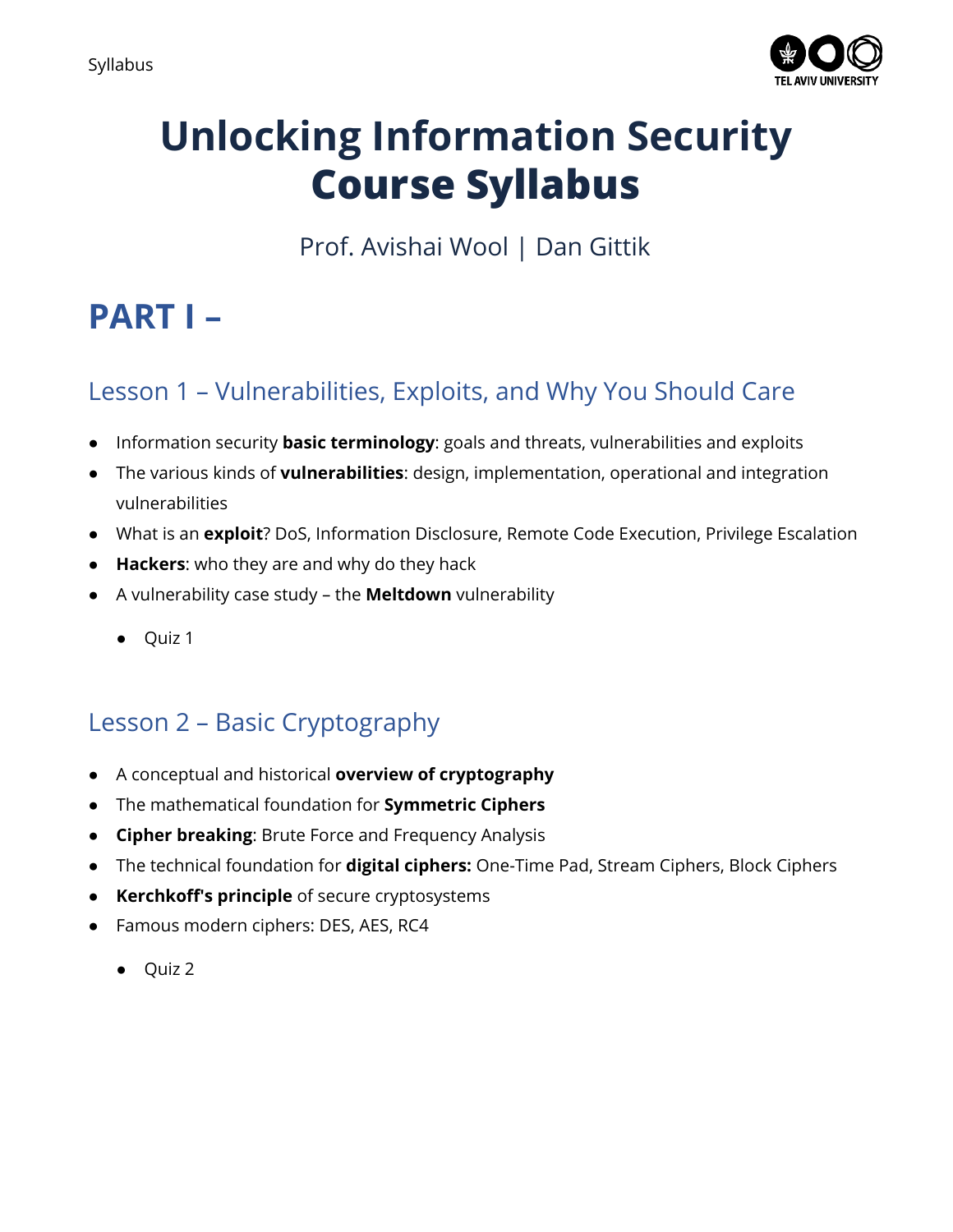

# Lesson 3 – Hash Functions

- **Hash functions** as a means for ensuring data integrity
- Hash Collisions
- The mathematical properties of **a good hash function**. The "one-way" property and the "collision-resistance" property
- Famous cryptographic hash functions: MD5, SHA1, SHA2, SHA3
	- Quiz 3

#### Lesson 4 – Authentication

- The challenge of user authentication and **the three main modes of authentication**
- **Password-based** authentication: weak points and defenses
- **Challenge-response** schemes and 2-factor authentication
- **Biometrics**-**based** authentication: advantages and pitfalls
- Useful **tips** on password usage
	- Quiz 4

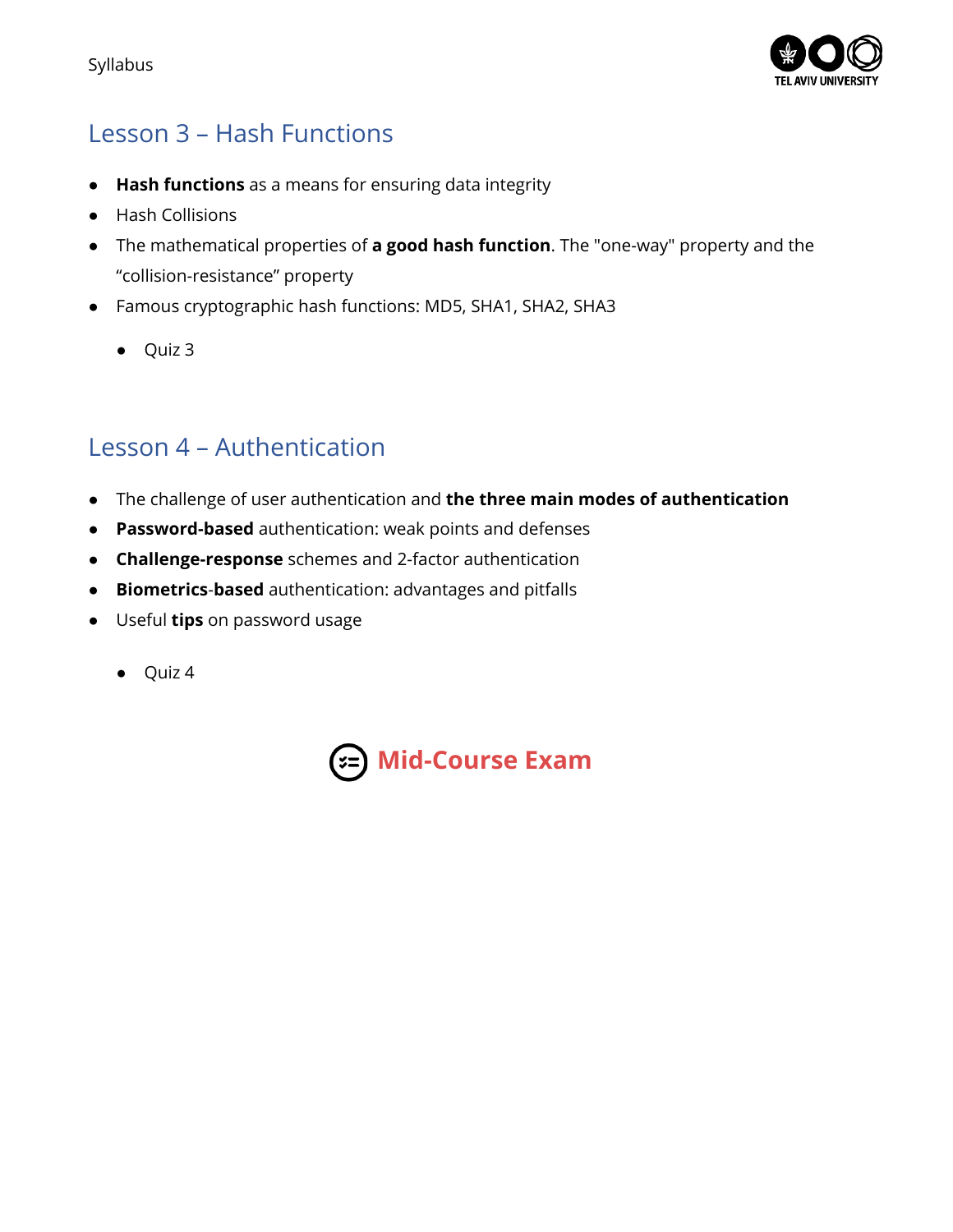

# **PART II –**

### Lesson 5 – Buffer Overflows

- **Buffer Overflow** basics
- Variations of Buffer Overflow: **Variable Overflow**, **Stack Overflow**
- **Return to Libc** attack
- Buffer Overflow **mitigations**: Canaries and DEP
	- Quiz 5

### Lesson 6 – Network Vulnerabilities and Defenses

- An **overview of network communication**: the 7-layer OSI model and packet headers
- **LAN (**Layer 2) **vulnerabilities**: Promiscuous Mode and Arp Poisoning
- **IP** (Layer 3) **vulnerabilities**: IP Address Spoofing
- **TCP** (Layer 4) **vulnerabilities**: TCP Injection
- **DNS vulnerabilities**: DNS Poisoning
- **Network address translation** (NAT) and its security implications
- **Firewalls** and security policies
	- Quiz 6

## Lesson 7 – Advanced Cryptography

- Internet-Scale Cryptographic Challenges
- The **Diffie Hellman Key Exchange**: setup, protocol and security
- **Public-Key Encryption** and the **RSA system**: setup, encryption/decryption and security
- **Digital Signatures**: the RSA construction and Hybrid Schemes
- Message Authentication Codes (**MAC**)
	- Quiz 7